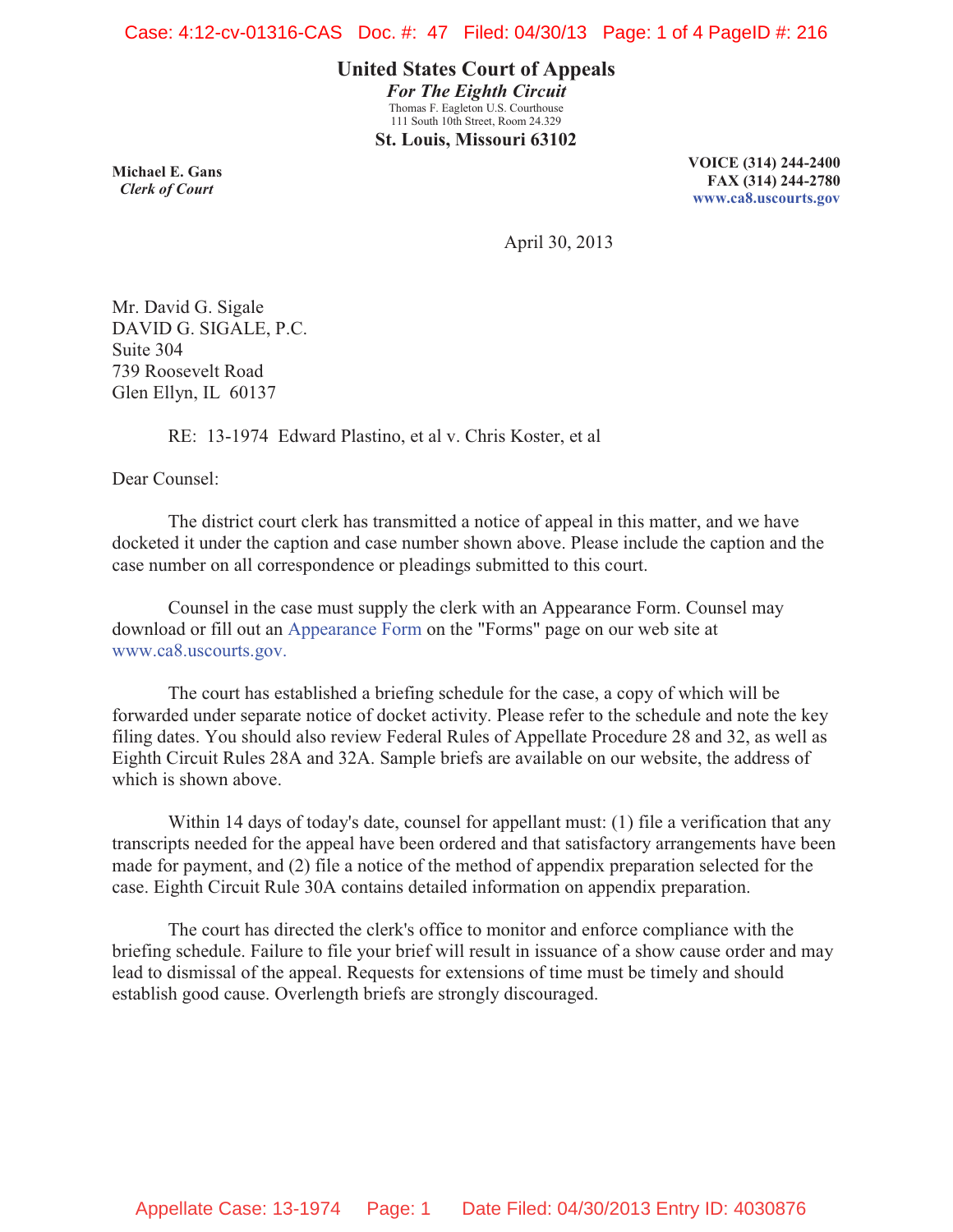### Case: 4:12-cv-01316-CAS Doc. #: 47 Filed: 04/30/13 Page: 2 of 4 PageID #: 217

 Please note the provisions of Eighth Circuit Rule 32A governing briefs and reply briefs responding to multiple briefs.

 On June 1, 2007, the Eighth Circuit implemented the appellate version of CM/ECF. Electronic filing is now mandatory for attorneys and voluntary for pro se litigants proceeding without an attorney. Information about electronic filing can be found at the court's web site www.ca8.uscourts.gov. In order to become an authorized Eighth Circuit filer, you must register with the PACER Service Center at https://www.pacer.gov/psco/cgi-bin/cmecf/ea-regform.pl. Questions about CM/ECF may be addressed to the Clerk's office.

 If you have any questions about the schedule or procedures for the case, please contact our office.

> Michael E. Gans Clerk of Court

EDG

Enclosure(s)

cc: Ms. Toby J. Dible Mr. Robert Edward Hoeynck Jr. Mr. Matthew T. Singer Ms. Joanna L. W. Trachtenberg Mr. James G. Woodward

District Court/Agency Case Number(s): 4:12-cv-01316-CAS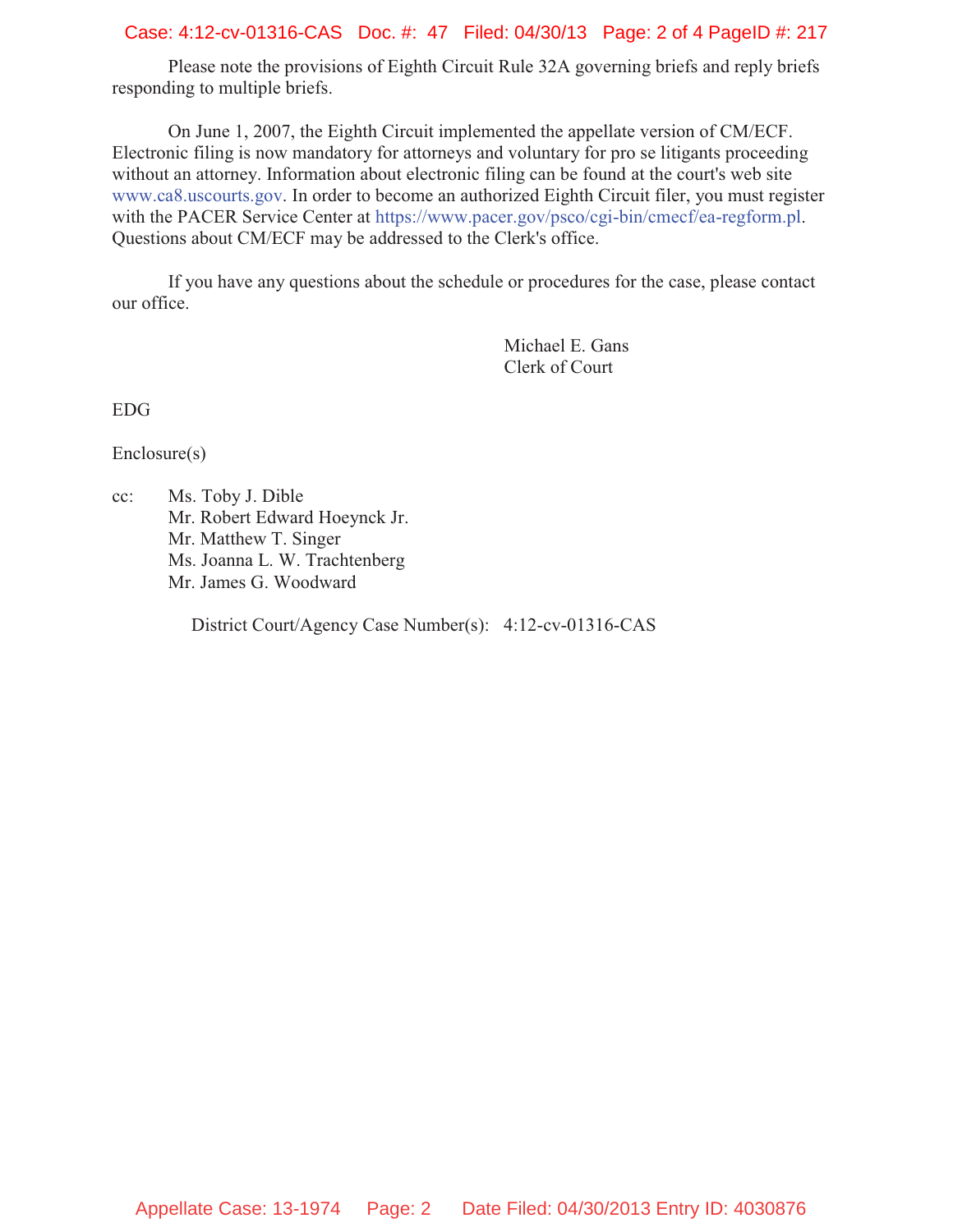## Case: 4:12-cv-01316-CAS Doc. #: 47 Filed: 04/30/13 Page: 3 of 4 PageID #: 218

# **Caption For Case Number: 13-1974**

Edward F. Plastino; Second Amendment Foundation, Inc.

Plaintiffs - Appellants

v.

Chris Koster, in his official Capacity as Attorney General of the State of Missouri; Tom Neer, in his Official Capacity as Sheriff of St. Charles County, Missouri

Defendants - Appellees